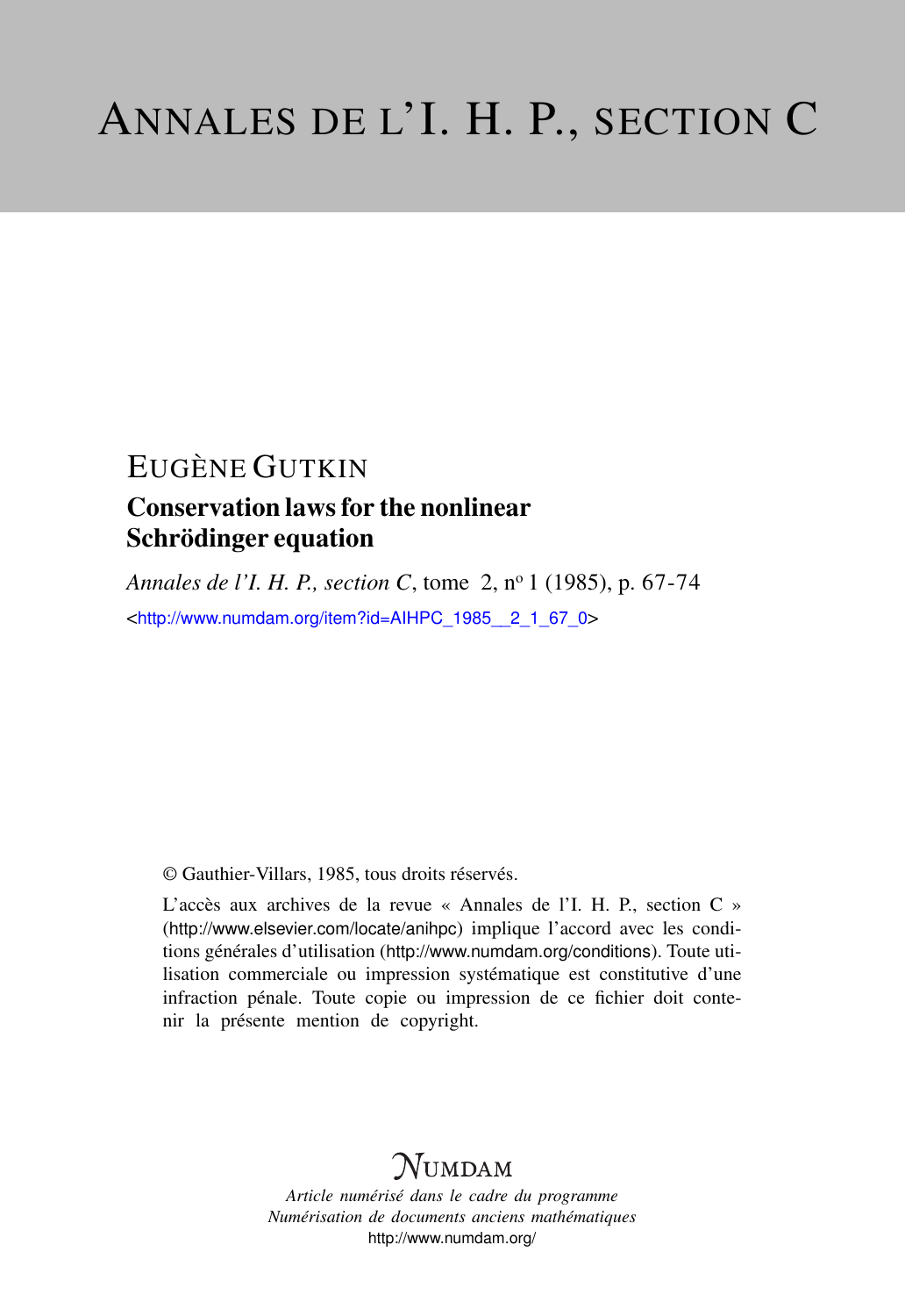## Conservation laws for the nonlinear Schrödinger equation

by

Eugène GUTKIN (\*)

Department of Mathematics, Columbia University, New York and MSRI, 2223 Fulton Street, Berkeley, CA 94720 (\*\*)

 $ABSTRACT.$  We propose a method of calculating the operator densities  $\hat{h}_n$   $n = 0, 1, \ldots$  of the conservation laws for the quantum nonlinear Schrödinger equation. It follows from the method that  $\hat{h}_n$  are, polynomials in fields and their derivatives and in the coupling constant. The densities  $\hat{h}_n$   $n \leq 4$  are explicitly calculated. Comparison with the integral densities  $b_n$  n = 0, 1,... for the classical nonlinear Schrödinger equation shows that the correspondence between  $\hat{h}_n$  and  $b_n$  breaks down after  $n = 3$ .

 $R$ *issumé.*  $-$  On propose une méthode pour calculer les densités opératoires  $\hat{h}_n$  n = 0, 1, ... pour les intégrales de l'équation de Schrödinger non linéaire quantique. Il s'ensuit que les  $\hat{h}_n$  sont des fonctions polynomiales des champs, de leurs dérivées et de la constante de couplage. Les densités  $\hat{h}_n$ ,  $n \leq 4$ , sont calculées explicitement. En les comparant avec les densités intégrales  $b_n$   $n = 0, 1, \ldots$  pour l'équation de Schrödinger non linéaire classique, on voit que la correspondance entre  $b_n$  et  $\hat{h}_n$  n'est plus valable pour  $n > 3$ .

#### 1. INTRODUCTION .

We consider the quantum nonlinear Schrödinger equation (NLSE) in  $1 + 1$  space-time dimensions

$$
i\Psi_t = -\Psi_{xx} + 2c\Psi^\dagger\Psi^2. \tag{1.1}
$$

<sup>(\*)</sup> Research supported in part by NSF Grant  $#$  MCS 8101739.

<sup>(\*\*)</sup> Present address: Mathematics, University of Southern California, Los Angeles, CA 90089, USA.

Annales de l'lnstitut Henri Poincaré - Analyse non linéaire - Vol. 2, 0294-1449 85/01/67/ 8 / \$2,80 /  $\odot$  Gauthier-Villars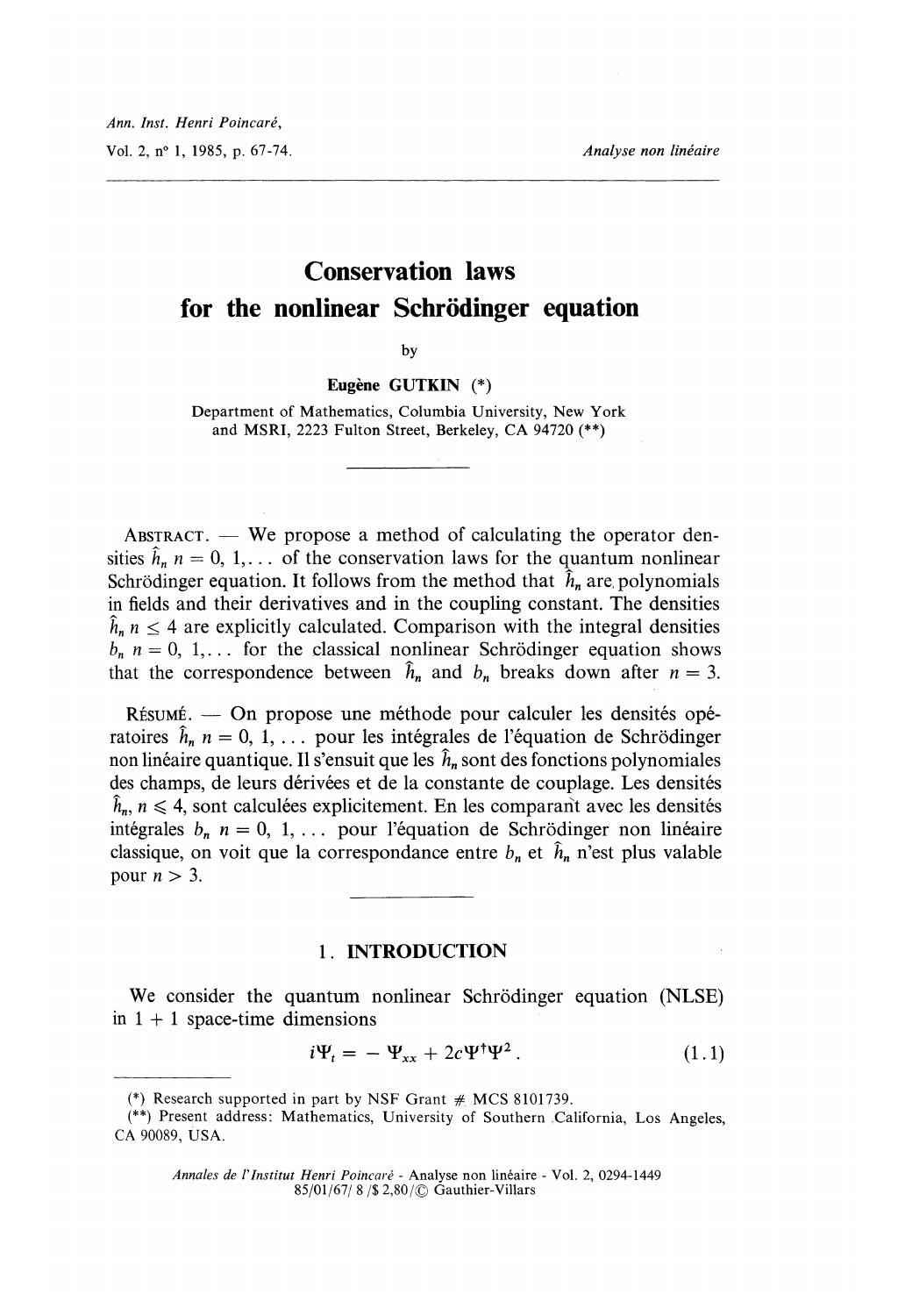68 E. GUTKIN

Its Hamiltonian

$$
\hat{H}_2 = -\int dx (\Psi^{\dagger} \Psi_{xx} - c \Psi^{\dagger 2} \Psi^2)
$$
 (1.2)

is the second quantized form of the many body Hamiltonian

$$
H_2^{(N)} = -\sum_{i=1}^{N} \frac{\partial^2}{\partial x_i^2} + c \sum_{i \neq j} \delta(x_i - x_j)
$$
 (1.3)

Hamiltonian (1.3) describes the interaction of N identical particles on the line via elastic collisions and  $c$  is the strength of interaction. The famous « Bethe Ansatz »  $\begin{bmatrix} 1 \\ 2 \end{bmatrix}$  exhibits the system of generalized eigenstates  $|\Psi_{\rm N}(k_1,\ldots,k_{\rm N})\rangle = |\Psi_{\rm N}(k)\rangle$  of H<sup>(N)</sup> which is complete if  $c\geq 0$ . We have

$$
H_2^{(N)} | \Psi_N(\vec{k}) \rangle = \left( \sum_{i=1}^N k_i^2 \right) | \Psi_N(\vec{k}) \rangle . \tag{1.4}
$$

Since Bethe Ansatz eigenstates depend on N quantum numbers  $k_1, \ldots, k_N$ the Hamiltonian (1.3) must be completely integrable. This means that there are N independent operators  $H_n^{(N)}$   $n = 1, ..., N$  such that

$$
H_n^{(N)} | \Psi_N(\vec{k}) > = \left( \sum_{i=1}^N k_i^n \right) | \Psi_N(\vec{k}) >
$$
 (1.5)

N  $=(-i)\sum_{i} \partial/\partial x_i$  is of course the total momentum and  $H_2^{(N)}$  is the

Hamiltonian (1.3). Existence of  $H_{n_\lambda}^{(N)}$  should imply the infinite sequence of independent conservation laws  $\hat{H}_n$   $n = 1, 2, \ldots$  for the NLSE given by their operator densities  $\hat{h}_n$ 

$$
\hat{H}_n = \int dx \,\hat{h}_n(x). \tag{1.6}
$$

We have

$$
\hat{h}_1 = (-i)\Psi^{\dagger}\Psi_x \tag{1.7}
$$

$$
\hat{h}_2 = (-i)^2 (\Psi^{\dagger} \Psi_{xx} - c \Psi^{\dagger 2} \Psi^2). \tag{1.8}
$$

Operators  $\hat{H}_n$  are completely characterized by the property that for any N

$$
\hat{H}_n | \Psi_N(\vec{k}) > = \left( \sum_{i=1}^N k_i^n \right) | \Psi_N(\vec{k}) > . \tag{1.9}
$$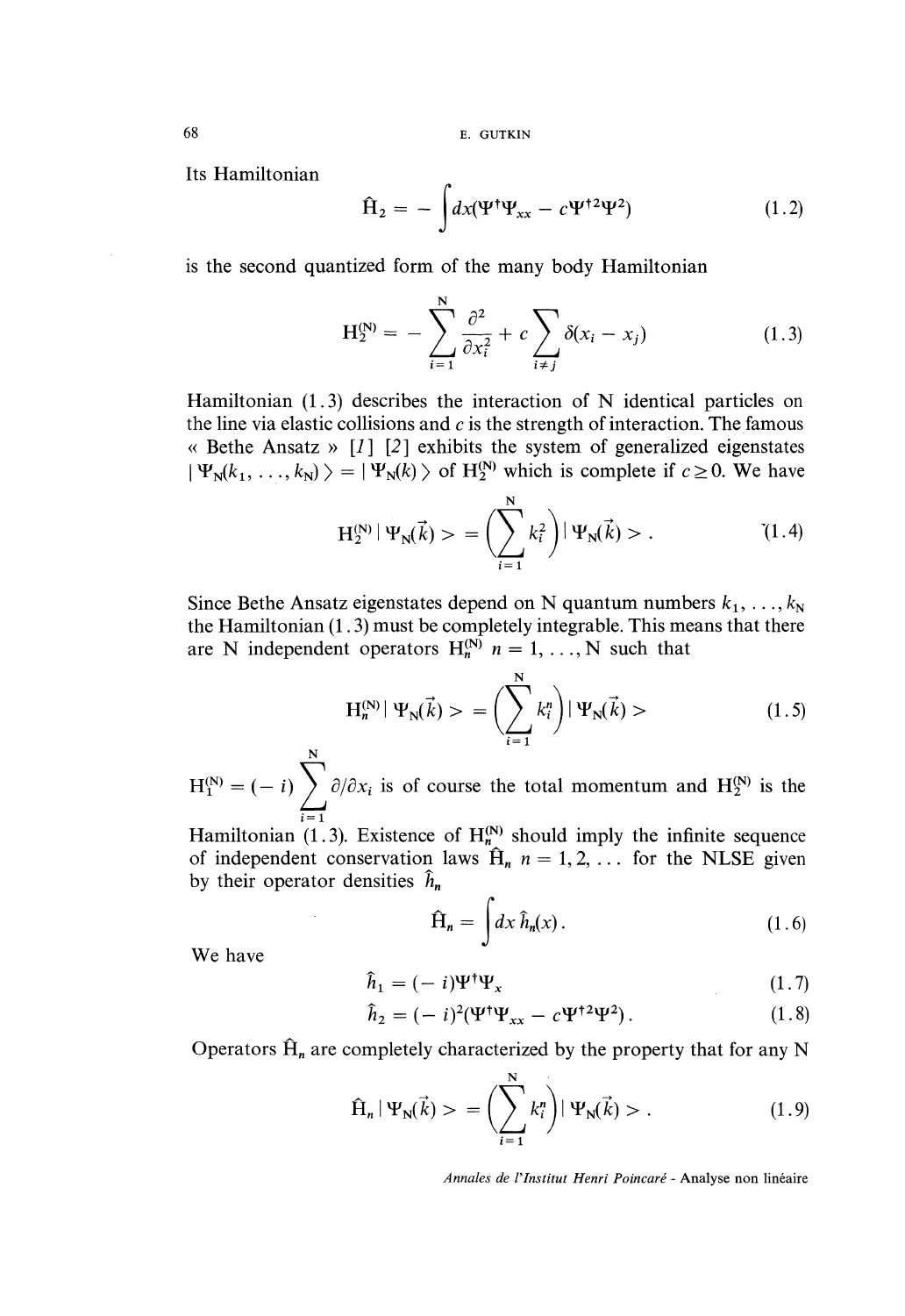It is desirable to have explicit expressions for the operator densities  $\hat{h}_n$ . In this paper I suggest a method for calculating  $\hat{h}_n$  for any n. Using this method I calculate  $\hat{h}_3$  and  $\hat{h}_4$ . In section 4 I compare  $\hat{h}_n$  with the functional densities  $b_n$  of the integrals of motion for the classical NLSE

$$
i\varphi_t = -\varphi_{xx} + 2c |\varphi|^2 \varphi \qquad (1.10)
$$

Thacker [3] has obtained  $\hat{h}_3$  using a completely different approach. Kulish and Sklyanin  $[4]$  and Thacker  $[4]$  have integrated  $(1.1)$  using the quantum inverse scattering method. Their method however does not yield explicit formulas for  $\hat{h}_n$  in terms of the fields (\*).

### 2. N-PARTICLE SECTOR

In this section we fix  $N$  and omit the superscript  $N$  in formulas. The Hamiltonian H<sub>2</sub> is equal to the Laplacean  $\int_{t_1}^{t_2} \frac{\partial^2}{\partial x_i^2}$  with the boundary  $\sum_{i=1}^{\infty}$ 

$$
(\partial/\partial x_j - \partial/\partial x_i)\mathbf{F} = c\mathbf{F}
$$
 (2.1)

on hyperplanes  $\{x_i - x_j = 0\}$  *i*,  $j = 1, ..., N$ .

Because of the symmetry of function F it suffices to restrict it to  $R_t^N = \{x_1 \le x_2 \le \ldots \le x_N\}$  and to impose boundary conditions

$$
(\partial/\partial x_{k+1} - \partial/\partial x_k)\mathbf{F} = c\mathbf{F} \tag{2.2}
$$

on hyperplanes  $x_k = x_{k+1}$   $k = 1, ..., N - 1$ .

I will use the following fact. There is an operator P on symmetric functions in  $\mathbb{R}^N$  that intertwines Laplacean with the Neumann boundary conditions

$$
(\partial/\partial x_{k+1} - \partial/\partial x_k)\mathbf{F} = 0 \tag{2.3}
$$

and Laplacean with boundary conditions (2.2) for  $c \ge 0$ . The operator P constructed as follows. For any  $i \neq j$  let P<sub>ij</sub> be given by

$$
(\mathbf{P}_{ij}f)(x_1,\ldots,x_N) = \int_0^\infty dt e^{-ct} f(x_1,\ldots,x_i-t,\ldots,x_j+t,\ldots,x_N). \quad (2.4)
$$

Denote by S the operator from all functions f on  $\mathbb{R}^N$  into symmetric functions on  $\mathbb{R}^N$  obtained by restricting f to  $\mathbb{R}^N_+$  and then extending it to  $\mathbb{R}^N$ by symmetry. Then [5]

$$
P = S \prod_{i < j} (1 - c P_{ij}). \tag{2.5}
$$

Vol. 2, n° 1-1985.

<sup>(\*)</sup> Added in proofs : in a forthcoming paper I show that the formulas for integrals of the NLSE obtained in [4) via the quantum scattering method are false.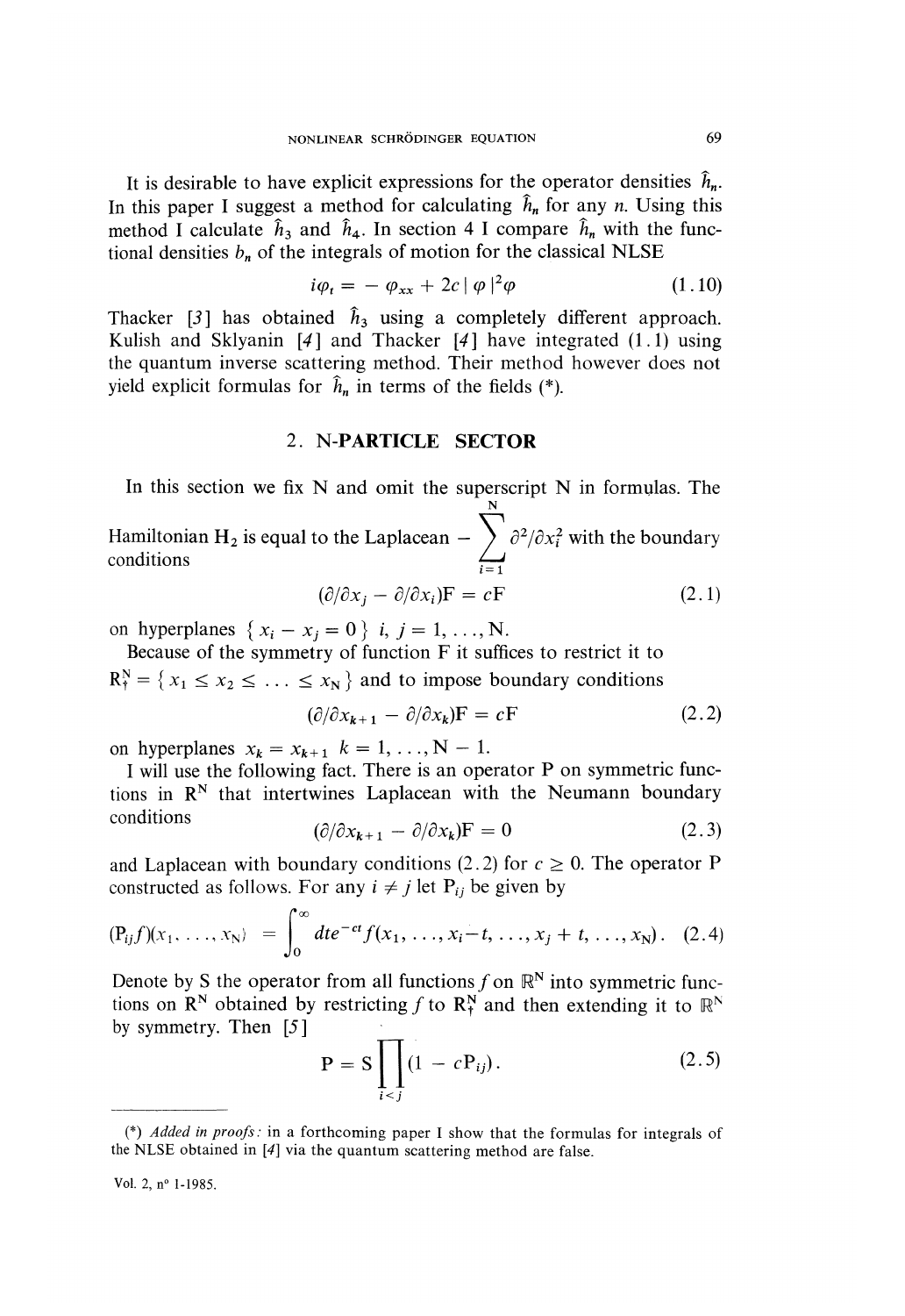Denoting by  $\Delta_2$  the Laplacean with boundary conditions (2.3) we express the intertwining property of P by

$$
H_2P = P\Delta_2. \t\t(2.6)
$$

N Let  $\Delta_n$  be given by  $(-i)^n \sum_{i=1}^n \frac{\partial^n}{\partial x_i^n}$  with « higher » Neumann boundary conditions

$$
(\partial/\partial x_{k+1} - \partial/\partial x_k)^{2i+1} f = 0 \qquad (2.7)
$$

for  $i = 0, 1, ..., [n/2] - 1$  on hyperplanes  $\{x_k = x_{k+1}\}\; k = 1, ..., N-1$ . Let  $H_n$  be defined from

$$
P\Delta_n = H_n P \tag{2.8}
$$

for  $n = 1, \ldots$  Since operators  $\Delta_n$  commute,  $H_n$  also commute. It follows from  $(2.5)$  that P takes boundary conditions  $(2.7)$  into boundary conditions

$$
(\partial/\partial x_{k+1} - \partial/\partial x_k)^{2i+1} f = c(\partial/\partial x_{k+1} - \partial/\partial x_k)^{2i} f \tag{2.9}
$$

N So H<sub>n</sub> is equal to  $(-i)^n$   $\sum \partial^n/\partial x_i^n$  with boundary conditions (2.9) for  $i = 1$ 

 $i = 0, \ldots, [n/2] - 1$ . It remains to obtain formulas for H<sub>n</sub> similar to the formula  $(1.3)$  for  $H_2$ .

Let  $g(x_1, \ldots, x_N)$  be an infinitely differentiable function and let f satisfy the boundary conditions (2.9). Then

$$
\langle g | H_3 | f \rangle = (-i)^3 \int d^N x \overline{g} \bigg( \sum_{i=1}^N \frac{\partial^3}{\partial x_i^3} f \bigg). \tag{2.10}
$$

Integrating by parts and taking (2.9) into account we get

$$
\langle g | H_3 | f \rangle = -(-i)^3 \int d^N x \sum_{i=1}^N \frac{\partial}{\partial x_i} \overline{g} \frac{\partial^2}{\partial x_i^2} f
$$

$$
- c(-i)^3 \sum_{i \neq j} \int d^N x \delta(x_i - x_j) \overline{g} \left( \frac{\partial}{\partial x_i} + \frac{\partial}{\partial x_j} \right) f. \quad (2.11)
$$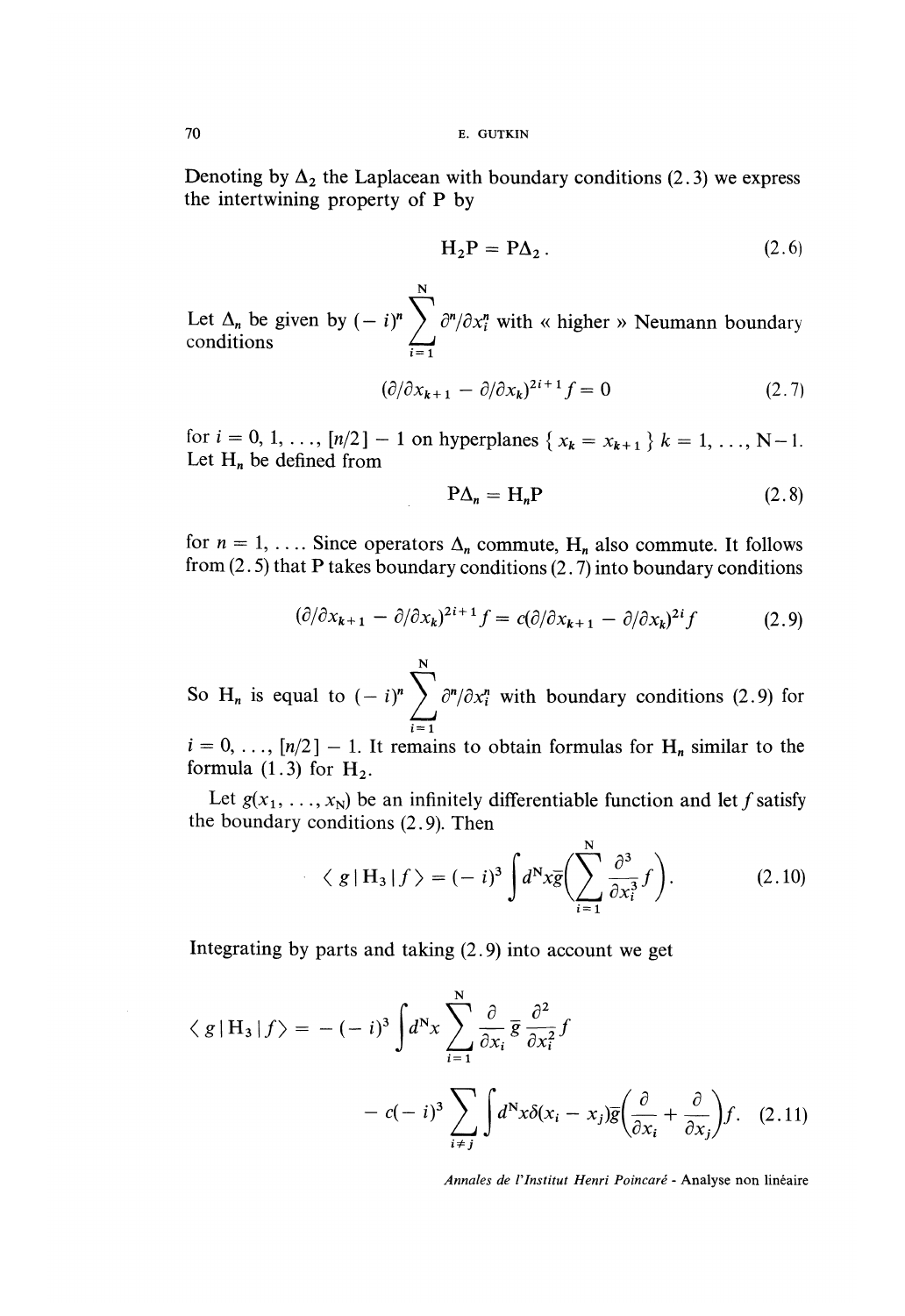Integrating by parts again

$$
\langle g | H_3 | f \rangle = (-i)^3 \int d^N x \sum_{i=1}^N \frac{\partial^2}{\partial x_i^2} \overline{g} \frac{\partial}{\partial x_i} f
$$
  
+  $(-i)^3 c \int d^N x \sum_{i \neq j} \delta(x_i - x_j) \frac{\partial}{\partial x_i} \overline{g} f$   
+  $(-i)^3 c \int d^N x \sum_{i \neq j} \left(\frac{\partial}{\partial x_i} + \frac{\partial}{\partial x_j}\right) \delta(x_i - x_j) \overline{g} f.$  (2.12)

After one more integration by parts and obvious transformations (2.12) becomes becomes

$$
\langle g | H_3 | f \rangle = i^3 \int d^N x \sum_{i=1}^{\infty} \frac{\partial^3}{\partial x_i^3} \overline{g} f
$$
  
+  $(-i)^3 \frac{3}{2} c \int d^N x \sum_{i \neq j} \delta(x_i - x_j) \left( \frac{\partial}{\partial x_i} + \frac{\partial}{\partial x_j} \right) \overline{g} f$  (2.13)

which yields

$$
H_3 = (-i)^3 \Biggl( \sum_{i=1}^N \frac{\partial^3}{\partial x_i^3} - \frac{3}{2} c \sum_{i \neq j} \delta(x_i - x_j) \Biggl( \frac{\partial}{\partial x_i} + \frac{\partial}{\partial x_j} \Biggr) \Biggr). \quad (2.14)
$$

For  $H_4$  we have

$$
\langle g | H_4 | f \rangle = \int d^N x \overline{g} \sum_{i=1}^N \frac{\partial^4}{\partial x_i^4} f. \tag{2.15}
$$

Integrating by parts the right hand side

$$
-\int d^N x \sum_{i=1}^N \frac{\partial}{\partial x_i} \overline{g} \frac{\partial^3}{\partial x_i^3} f
$$
  
- c  $\int d^N x \sum_{i \neq j} \delta(x_i - x_j) \overline{g} \left( \frac{\partial^2}{\partial x_i^2} + \frac{\partial^2}{\partial x_i \partial x_j} + \frac{\partial^2}{\partial x_j^2} \right) f.$  (2.16)

Integrating by parts the first term in  $(2.16)$  we get

$$
\int d^N x \sum_{i=1}^N \frac{\partial^2}{\partial x_i^2} \overline{g} \frac{\partial^2}{\partial x_i^2} f
$$
  
+  $\frac{1}{2} c \int d^N x \sum_{i \neq j} \delta(x_i - x_j) \left( \frac{\partial}{\partial x_i} + \frac{\partial}{\partial x_j} \right) \overline{g} \left( \frac{\partial}{\partial x_i} + \frac{\partial}{\partial x_j} \right) f.$  (2.17)

Vol. 2, n° 1-1985.

 $\bar{\tau}$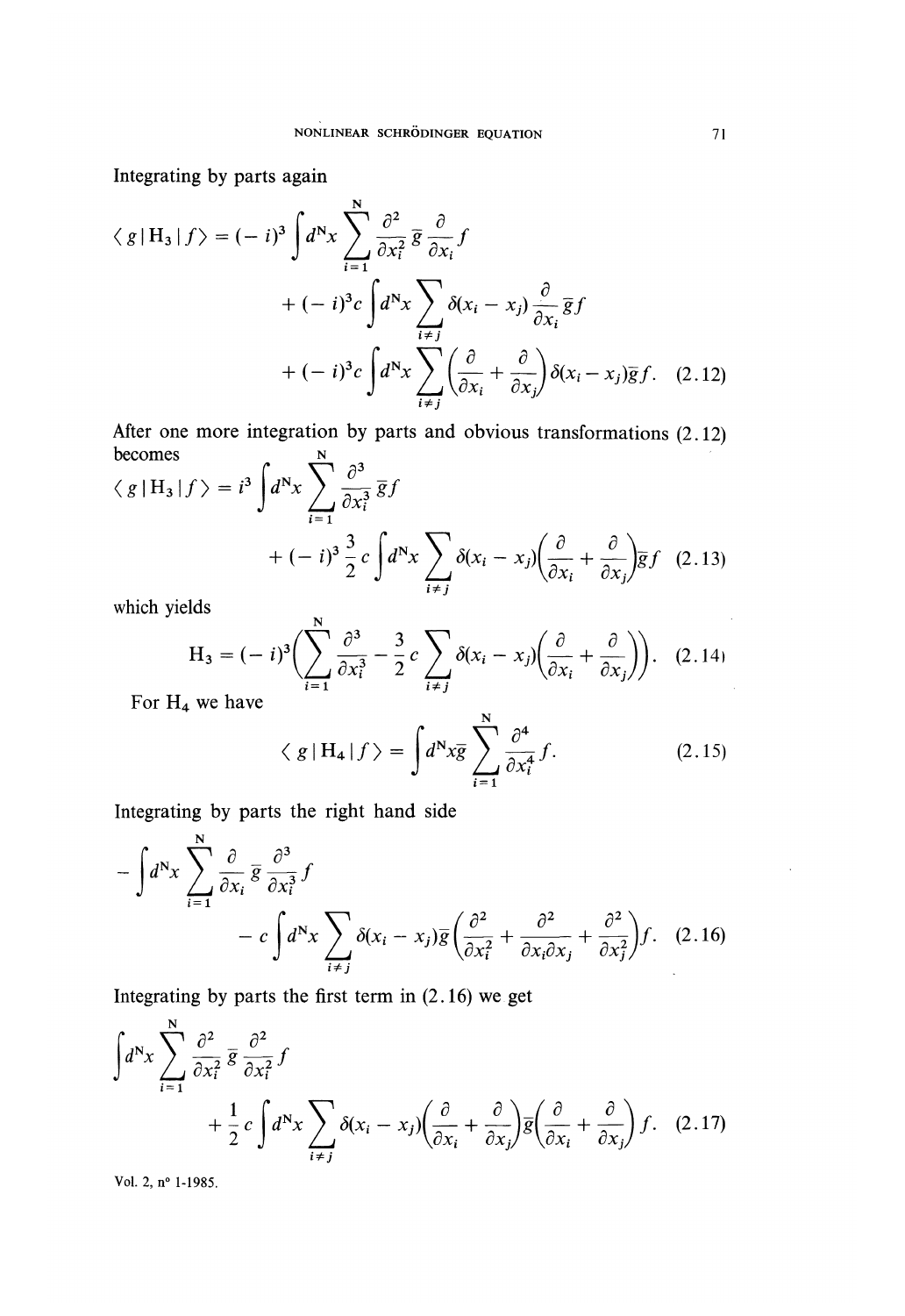Integrating (2.17) by parts again and remembering the second term in (2.16) we have

$$
\langle g | H_4 | f \rangle = \int d^N x \sum_{i=1}^N \frac{\partial^4}{\partial x_i^4} \overline{g} f
$$
  
\n
$$
- \frac{c}{2} \int d^N x \sum_{i \neq j} \delta(x_i - x_j) \left( \frac{\partial^2}{\partial x_i^2} + \frac{\partial^2}{\partial x_j^2} \right) \overline{g} f
$$
  
\n
$$
- \frac{c}{2} \int d^N x \sum_{i \neq j} \delta(x_i - x_j) \left( \frac{\partial}{\partial x_i} + \frac{\partial}{\partial x_j} \right)^2 \overline{g} f
$$
  
\n
$$
- c \int d^N x \sum_{i \neq j} \delta(x_i - x_j) \overline{g} \left( \frac{\partial^2}{\partial x_i^2} + \frac{\partial^2}{\partial x_i \partial x_j} + \frac{\partial^2}{\partial x_j^2} \right) f. \quad (2.18)
$$

The last term in (2.18) can again be integrated by parts yielding

$$
- c \int d^N x \sum_{i \neq j} \left( \frac{\partial^2}{\partial x_i^2} + \frac{\partial^2}{\partial x_i^2 \partial x_j} + \frac{\partial^2}{\partial x_j^2} \right) \delta(x_i - x_j) \overline{g} f
$$

$$
+ 3c^2 \int d^N x \sum_{i \neq j \neq k} \delta(x_i - x_j) \delta(x_j - x_k) \overline{g} f. \quad (2.19)
$$

From  $(2.18)$  and  $(2.19)$  we have

$$
H_4 = \sum_{i=1}^{N} \frac{\partial^4}{\partial x_i^4} - c \sum_{i \neq j} \delta(x_i - x_j) \left( \frac{\partial^2}{\partial x_i^2} + \frac{\partial^2}{\partial x_i \partial x_j} + \frac{\partial^2}{\partial x_j^2} \right)
$$

$$
- c \sum_{i \neq j} \left( \frac{\partial^2}{\partial x_i^2} + \frac{\partial^2}{\partial x_i \partial x_j} + \frac{\partial^2}{\partial x_j^2} \right) \delta(x_i - x_j) + 3c^2 \sum_{i \neq j \neq k} \delta(x_i - x_j) \delta(x_j - x_k). \quad (2.20)
$$

3. SECOND QUANTIZED FORM OF H,

A standard calculation gives

$$
\hat{H}_3 = (-i)^3 \int dx \Psi^{\dagger} \Psi_{xxx} \n- \frac{3}{2} c(-i)^3 \int dx \int dy \Psi^{\dagger} (x) \Psi^{\dagger} (y) \delta(x - y) \left( \frac{\partial}{\partial x} + \frac{\partial}{\partial y} \right) \Psi(x) \Psi(y) \n= (-i)^3 \int dx [\Psi^{\dagger} \Psi_{xxx} - 3c \Psi^{\dagger 2} \Psi \Psi_x].
$$
\n(3.1)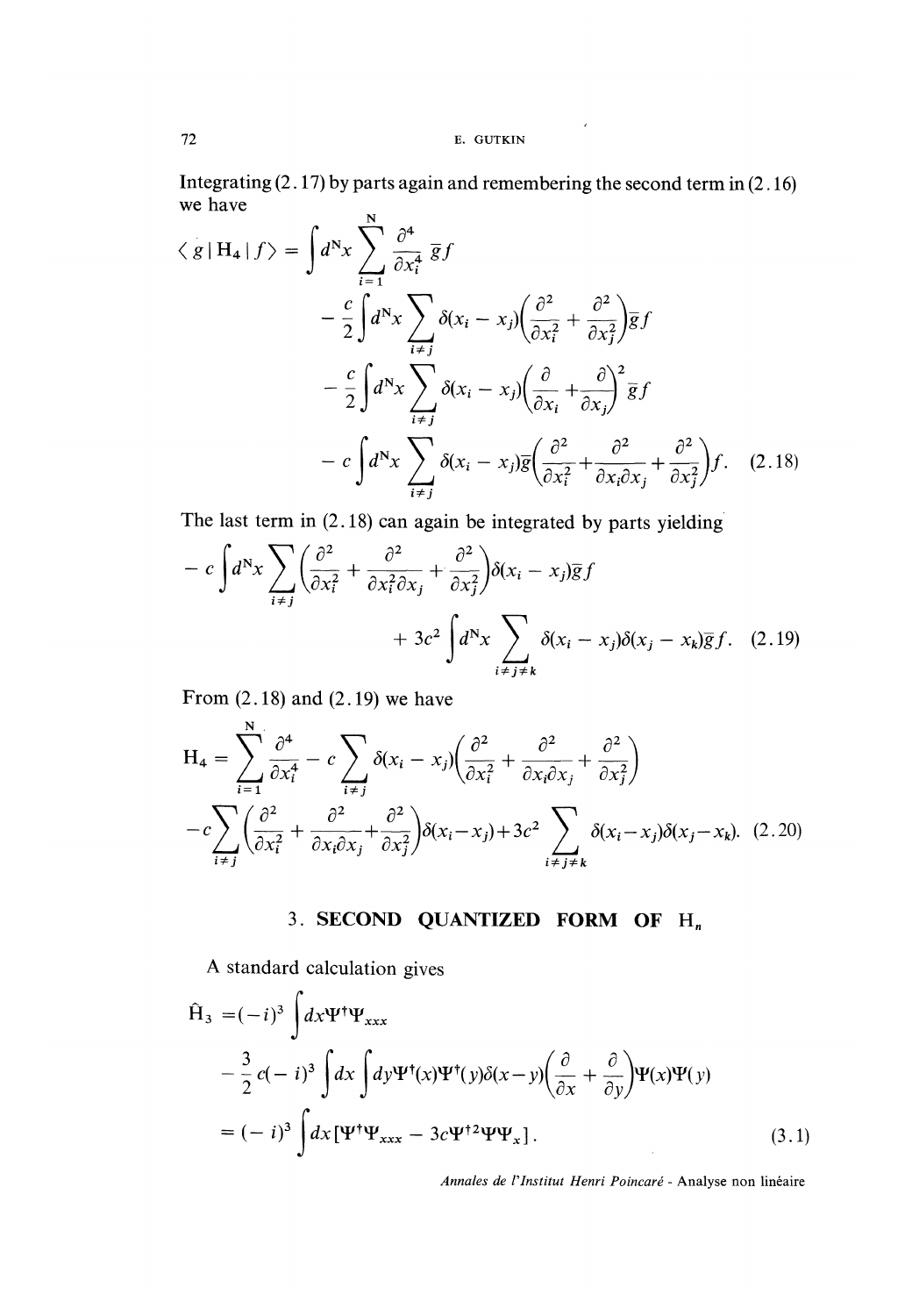Thus

$$
\hat{h}_3(x) = (-i)^3 (\Psi^{\dagger} \Psi_{xxx} - 3c \Psi^{\dagger 2} \Psi \Psi_x).
$$
 (3.2)

Also

$$
\hat{H}_4 = \int dx \Psi^{\dagger} \Psi_{xxxx} \n- c \int dx \int dy \Psi^{\dagger}(x) \Psi^{\dagger}(y) \delta(x-y) \left( \frac{\partial^2}{\partial x^2} + \frac{\partial^2}{\partial x \partial y} + \frac{\partial^2}{\partial y^2} \right) \Psi(x) \Psi(y) \n- c \int dx \int dy \Psi^{\dagger}(x) \Psi^{\dagger}(y) \left( \frac{\partial^2}{\partial x^2} + \frac{\partial^2}{\partial x \partial y} + \frac{\partial^2}{\partial y^2} \right) \delta(x-y) \Psi(x) \Psi(y) \n+ 3c^2 \int dx \int dy \int dz \Psi^{\dagger}(x) \Psi^{\dagger}(y) \Psi^{\dagger}(z) \delta(x-y) \delta(y-z) \Psi(x) \Psi(y) \Psi(z) .
$$
\n(3.3) After obvious integrations by parts we have

$$
\hat{H}_4 = \int dx \left[ \Psi^{\dagger} \Psi_{xxx} - 2c \Psi^{\dagger 2} \Psi \Psi_{xx} - c \Psi^{\dagger 2} \Psi_x^2 - 2c \Psi^{\dagger} \Psi_{xx}^{\dagger} \Psi^2 - c \Psi_x^{\dagger 2} \Psi^2 + 3c^2 \Psi^{\dagger 3} \Psi^3 \right].
$$
 (3.4)

Thus

$$
\hat{h}_4(x) = \Psi^{\dagger} \Psi_{xxxx} - 2c \Psi^{\dagger 2} \Psi \Psi_{xx} - c \Psi^{\dagger 2} \Psi_x^2 - 2c \Psi^{\dagger} \Psi_{xx} \Psi^2 - c \Psi_x^{\dagger 2} \Psi^2 + 3c^2 \Psi^{\dagger 3} \Psi^3.
$$
 (3.5)

### 4. COMPARISON WITH CLASSICAL INTEGRALS

The classical NLSE (or Zakharov-Shabat equation [6 ])

$$
i\varphi_t = -\varphi_{xx} + 2c |\varphi|^2 \varphi \qquad (4.1)
$$

is a completely integrable Hamiltonian system with infinitely many degrees of freedom [7]. In particular (4 .1) has an infinite number of integrals of motion  $B_n(\vec{\varphi}, \varphi)$ . The functionals  $B_n$  are determined by the local densities  $b_n$ 

$$
\mathbf{B}_n(\overline{\varphi}, \varphi) = \int_{-\infty}^{\infty} dx b_n(\overline{\varphi}(x), \varphi(x)). \tag{4.2}
$$

The densities  $b_n$  are found from the recurrence relation

$$
b_{n+1} = \overline{\varphi} \frac{d}{dx} \left( \frac{b_n}{\overline{\varphi}} \right) - c \sum_{i+j=n-1} b_i b_j \tag{4.3}
$$

and

$$
b_0 = \overline{\varphi}\varphi \,.
$$

From  $(4.3)$  and  $(4.4)$  we get

$$
b_1 = \overline{\varphi} \varphi_x \tag{4.5}
$$

$$
b_2 = \overline{\varphi} \varphi_{xx} - c \mid \varphi \mid^4 \tag{4.6}
$$

Vol. 2, nº 1-1985.